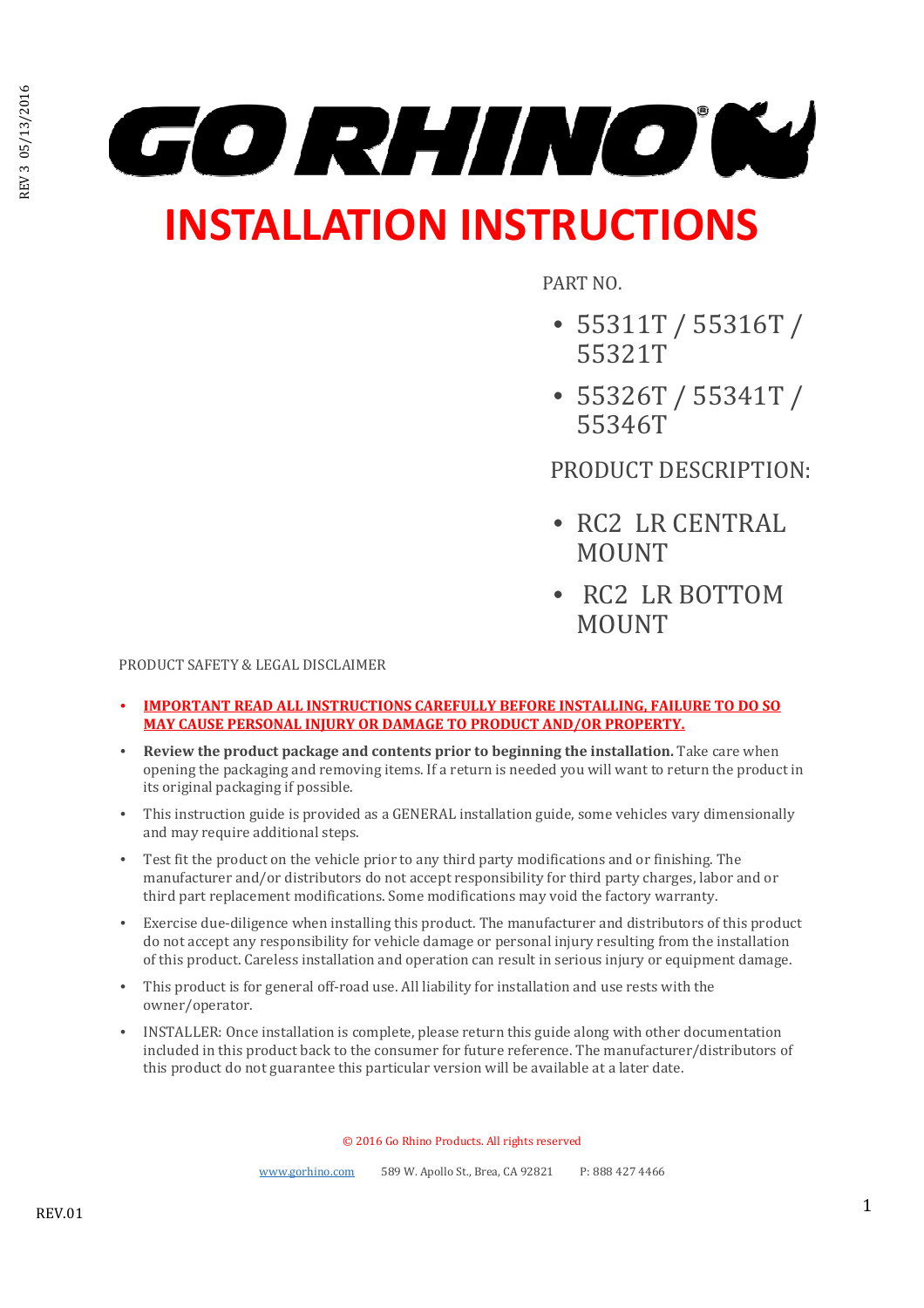

# INJURY HAZARD

Please complete a shop and tool inspection prior to beginning the installation.

- Always make sure you have a clean, dry and well lit work area.
- Always remove jewelry, loose fitting clothing and wear protective gloves and eye protection.
- Always use extreme caution when jacking or raising a vehicle for work. Set the emergency brake and use tire/wheel blocks and jack stands. Refer to the vehicle manufacturer hand book. Utilize the vehicle manufacturers designated lifting points.
- Always use appropriate and adequate care in lifting parts during disassembly and installation. Seek help in lifting heavy or large items into place. Utilize jacks and or lifting devices when available.
- Always insure products are secure during disassembly and installation.
- Always wear eye protection and take steps to protect any exposed skin during the installations. Drilling, cutting and grinding plastic and metal may create flying particles that can cause injury.
- Always use extreme caution when drilling, cutting and or grinding on a vehicle. Thoroughly inspect the area to be drilled, on both sides of material, prior to modification and relocate any objects that may become damaged.
- Always assemble and tighten all fasteners per the installation instructions.
- Always route electrical cables carefully. Avoid moving parts, parts that may become hot and rough or sharp edges.
- Always insulate and protect all exposed wiring and electrical connections.

#### MAINTENANCE AND CARE

- Always perform regular inspections and maintenance on mounts and related fasteners.
- Periodically check and tighten all fasteners.
- Stripped, fractured, or bent fasteners must be replaced.
- After washing the vehicle make sure to fully dry all surfaces.
- In areas with cold temperatures make sure to wash the product often to remove harmful materials used on road ways.
- Never use abrasive cleaners or polish compounds. Clean with a gentle soap and water. If you use wax use a non-abrasive automotive wax such as pure carnauba wax.

#### WARNING

Some products have been designed to work together with factory rear sensor systems, factory forward facing sensor systems and factory air bags.

- Installation of some of these products may alter the factory sensor system performance.
- Factory sensors may read shackles or hooks protruding from the fairlead and or tow hooks.
- All sensor testing is completed by Go Rhino Products and or third party testing labs on modified vehicles.
- Sensor sensitivity, factory sensor housing, orientation, and operating conditions are all variables that will influence functionality of the sensors.
- Installation of some product may effect the factory air bag systems.
- Some products allow the use of third party products such as winches, shackles, hooks, etc. Follow the respective manufacturers operating instructions for use with our products.
- Make sure to fully understand the product, it's intended use and operation prior to use.
- Above all… be safe!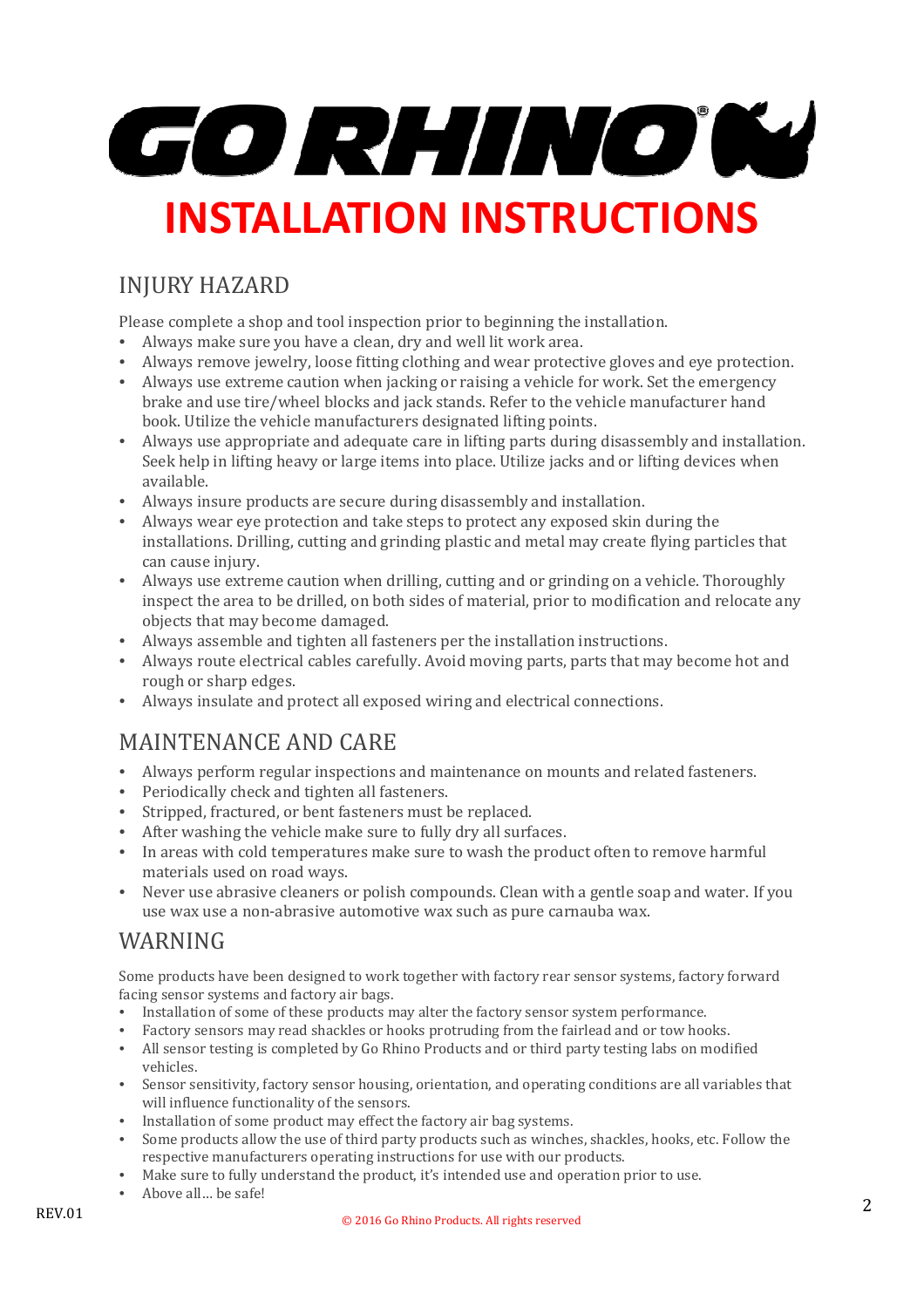

If you need installation service for your new product, call the authorized distributor from whom you purchased the product or an authorized installation service company which can be found by calling toll free 1-888-427-4466

### PARTS INCLUDED IN THIS LIST:

# 1. RC2 LR CENTRAL MOUNT

# 2. SKID PLATE

1. Install the brackets ( Sold separately ) on the vehicle.

2. Install auxiliary LED ( Sold separately ) on the skid plate as shown in illustrations. Identify which kind of light

3. For dually lights. Remove the bracket from light (do not discard the bolts and nuts).

4. For 20" LED bar. Remove the nuts from the bar (do not discard them).



Go Rhino recommends you, the installer, read this installation instruction manual from front to back before installing the product. You may also click here to view an installation video or visit http://www.gorhino.com/Installation-Videos.

#### TOOLS NEEDED FOR INSTALLATION:

- 5mm Hex key
- 13mm Wrench

ESTIMATED TIME FOR INSTALLATION:

40 min.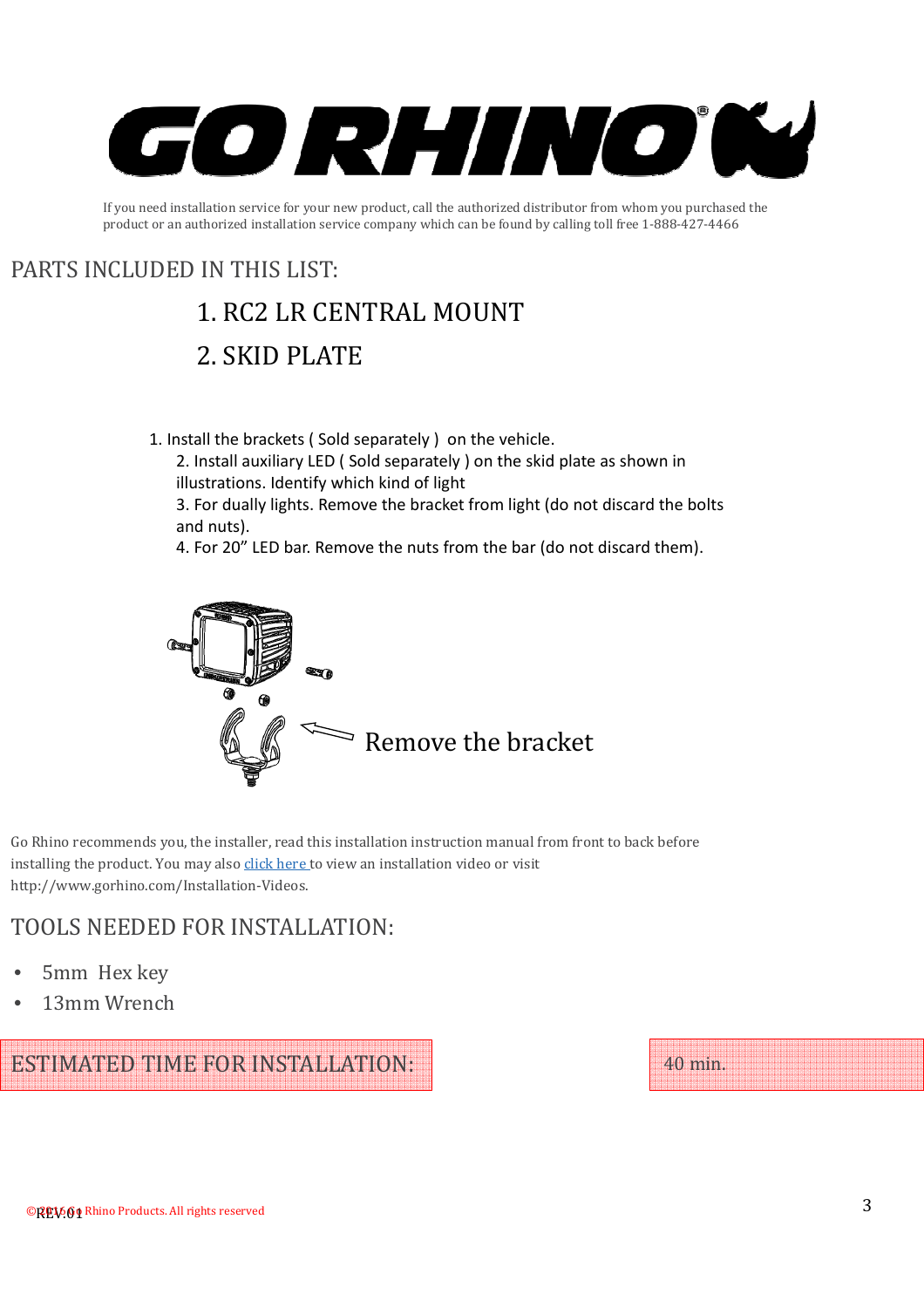GO RHINOW

# **INSTALLATION INSTRUCTIONS**

Place the light into the brackets of the skid plate. Attach the light using the bolts and nuts removed.

- 1. Tighten all the hardware to 70 in/lbs Max. DO NOT OVERTIGHTEN SCREWS.
- 2. Connect wiring harness according to the LED diagram.